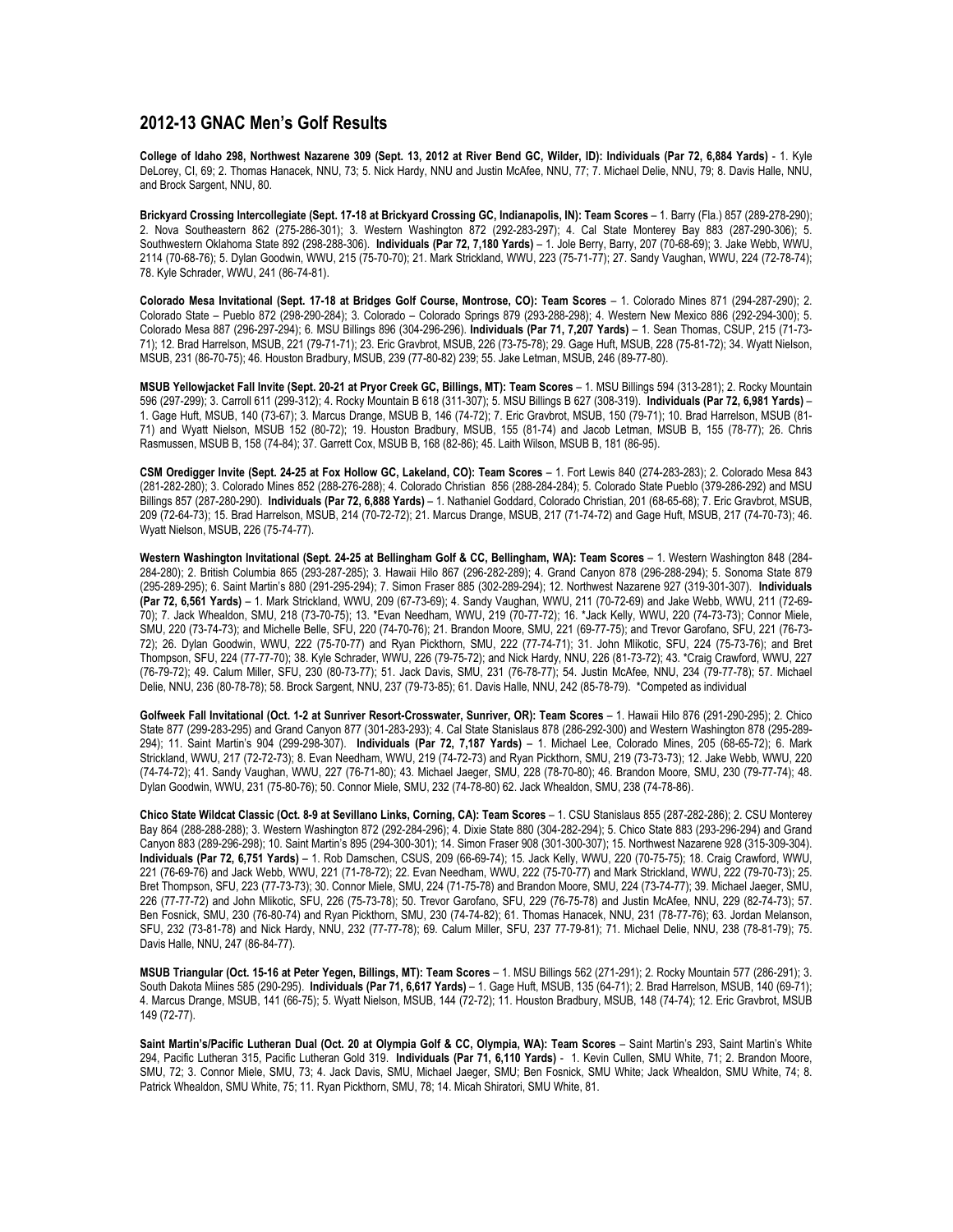**UVic Vikes Shootout (Oct. 22-23 at Cordova Bay GC, Victoria, BC): Team Scores** – 1. Victoria 879 (297-296-286); 2. Concordia, Ore. 882 (298- 296-288); 3. Mount Royal 900 (302-310-288); 4. Simon Fraser 904 (305-310-289); 5. Alberta 914 (309-305-300); 6. Corban 933 (327-305-301); 7. Calgary 935 (315-316-304); 8. Northwest Christian 958 (318-325-315). **Individuals (Par 71, 6,726 Yards)** – 1. Jed Dalton, Conc., 206 (72-67-67); 2. Michael Belle, SFU, 217 (74-74-69); 3. Bret Thompson, SFU, 219 (79-72-68); 21. Lucas Gatto, SFU, 230 (72-81-77); 34. Jordan Melanson, SFU, 242 (80-87-75); 39. James Park, SFU, 246 (85-83-78).

**Cal State Monterey Bay Otter Invite (Oct. 22-23 at Seaside, CA): Team Scores** – 1. CSU Monterey Bay 874 (285-307-282); 2. Nova Southeastern 878 (299-290-289); 3. Western Washington 897 (299-302-296); 4. St. Edward's, Tex. 898 (299-301-298); 5. CSU East Bay 904 (308- 300-296); 17. Northwest Nazarene 961 (319-325-317). **Individuals (Par 72, 6,887 Yards)** – 1. Ben Taylor, Nova Southeastern, 212 (71-71-70); 10. Craig Crawford, WWU, 222 (71-79-72); 12. Jack Webb, WWU, 223 (78-72-73); 18. Dylan Goodwin, WWU, 224 (73-76-75); 32. Mark Strickland, WWU, 228 (77-75-76); Sandy Vaughan, WWU, WD (78-83-WD); 59. Michael Delie, NNU, 237 (82-77-78); 69. Nick Hardy, NNU, 239 (76-84-79); 74. Justin McAfee, NNU, 242 (79-83-80); 77. Thomas Hanacek, NNU, 243 (82-81-80); 85. Brock Sargent, NNU, 254 (83-86-85).

**UHH Dennis Rose Invitational (Oct. 29-30 at Waikaloa King's Resort, Waikaloa, HI): Team Scores** – 1. Hawaii Hilo 862 (288-288-286); 2. Simon Fraser 902 (295-301-306); 3. Cal State East Bay 904 (301-299-304); 4. Saint Martin's 909 (317-301-291); 5. Hawaii Pacific 914 (304-303- 307); 6. MSU Billings 923 (309-306-308). **Individuals (Par 72, 7,074 Yards)** – 1. Crey Kozuma, UHH, 210 (70-70-70); 3. Trevor Garofano, SFU, 219 (74-71-74); 5. Michael Jaeger, SMU, 220 (75-73-72); 10. Bret Thompson, SFU, 224 (71-74-79); 11. Connor Miele, SMU, 225 (77-75-73); 13. John Mlikotic, SFU, 226 (73-78-75); 14. Gage Huft, MSUB, 227 (74-78-75); 19. Brad Harrelson, MSUB, 229 (73-78-78); 22. Brandon Moore, SMU, 231 (84-75-72); 26. Eric Gravbrot, MSUB, 232 (81-75-76); 29. Lucas Gatto, SFU, 234 (77-79-78); 31. Marcus Drange, MSUB, 235 (81-75-79); 34. Michael Belle, SFU, 237 (79-78-80); Kevin Cullen, SMU, 237 (83-80-74), and Ryan Pickthorn, SMU, 237 (82-78-77); 45. Houston Bradbury, MSUB, 261 (86-87-88).

Patriot All-American Invitational (Dec. 29-31 at Wigwam Golf Club, Litchfield, AZ): Individuals (Par 70, 7,093 Yards) - 39. Dylan Goodwin, WWU, 223 (74-75-74).

CSU San Bernardino Invitational (Feb. 25-26 at Arrowhead Country Club, San Bernardino, CA): Team Scores - 1. Cal State Stanislaus 864 (289-293-282); 2. Cal State Monterey Bay 872 (300-286-286); 3. Cal State San Bernardino 877 (283-300-294); 4. Colorado Mines 880 (301-296- 283); 5. Redlands 881 (293-291-297); 14. Northwest Nazarene 921 (307-302-312). **Individuals (Par 70, 6,525 Yards)** – 1. Bobby Holden, Redlands, 208 (72-68-68); 23. Nick Hardy, NNU, 223 (73-72-78); 45. Thomas Hanacek, NNU, 229 (76-75-78); 61. Michael Delie, NNU, 235 (78-78- 79); 71. Brock Sargent, NNU, 243 (80-77-86); 75. Connor Magnuson, NNU, 254 (88-89-77).

**St. Edward's Invitational (Mar. 4-5 at Grey Rock GC, Austin, TX): Team Scores** – 1. Nova Southeastern 874 (294-282-298); 2. Barry 888 (293- 287-308); 3. Abilene Christian 891 (282-294-315); 4. Barton 891 (286-291-314); 5. Cal State Monterey Bay 893 (290-290-313); 8. Western Washington 919 (298-294-327). **Individuals (Par 72, 6,909 Yards)** – 1. Alex Carpenter, Abilene Christian, 213 (66-71-76); 12. Jake Webb, WWU, 222 (72-71-79); 29. Evan Needham, WWU, 228 (75-74-79); 49. Kyle Schrader, WWU, 234 (76-74-84); 61. Dylan Goodwin, WWU, 240 (75-80-85); 62. Mark Strickland, WWU, 243 (81-75-87).

**UPS Logger Invitational (Mar. 7-8 at Fircrest GC, Tacoma, WA): Team Scores –** No team scores. **Individuals (Par 71, 6,440 Yards)** – 1. Brandon Moore, SMU, 147 (77-70); 2. Kevin Cullen, SMU (73-75); Jack Davis, SMU (73-75). Connor Miele, SMU (76-72); Ryan Pickthorn, SMU (75- 73) 148; 6. Patrick Whealdon, SMU, 149 (72-77); 7. Jack Whealdon, SMU, 150 (79-71); 9. Michael Jaeger, SMU. 151 (71-80); 10. Ben Fosnick, SMU, 153 (77-76).

Northwest Nazarene 299, College of Idaho 317 (Mar. 7 at River Bend GC, Wilder, ID): Individuals (Par 72) – 1. Kyle Delorey, C of I, 72; 2. Michael Delie, NNU, 73; 3. Connor Magnuson, NNU, 74; 4. Brock Sargent, NNU, 75; 5. Nick Hardy, NNU, and Justin McAfee, NNU, 76; 7. Davis Halle, NNU, 78; 9. Thomas Hanacek, NNU, 82.

**Notre Dame de Namur Argonaut Invitational (Mar. 12-13 at Belmont, CA): Team Scores** – 1. Cal State East Bay 889 (288-294-307); 2. Saint Martin's 897 (302-305-290); 3. Dallas Baptist 899 (299-294-306); 4. Academy of the Art 912 (302-306-304); 5. Cal Baptist 927 (302-313-312); 7. Simon Fraser 942 (315-318-309). **Individuals (Par 72, 6,927 Yards)** – 1. Chris Herzog, CSUEB, 217 (70-70-77); 4. Ben Fosnick, SMU, 222 (75- 77-70); 7. Patrick Whealdon, SMU, 224 (73-77-74); 9. Brandon Moore, SMU, 225 (80-72-73); 11. Michael Jaeger, SMU, 227 (75-79-73); 21. John Mlikotic, SFU, 231 (76-77-78); 23. Michael Belle, SMU, 232 (79-79-74); 26. Jack Whealdon, SMU, 234 (79-79-76); 31. Bret Thompson, SFU, 239 (85-79-75); 37. Calum Miller, SFU, 248 (78-83-87); 38. Lucas Gatto, SFU, 251 (82-87-82).

**MSUB Yellowjacket Spring Invitational (Mar. 14-15 at Pryer Creek GC, Billings, MT): Team Scores** – 1. North Idaho 599 (303-296); 2. MSU Billings 618 (298-320) and Rocky Mountain 618 (302-316); 4. MSU Billings B 653 (325-328); 5. South Dakota Mines 657 (321-336); 6. Great Falls 661 (326-335); 7. Rocky Mountain B 661 (321-340). **Individuals (Par 72, 6,981 Yards)** – 1. \*Gage Huft, MSUB, 148 (70-78); 6. Houston Bradbury, MSUB-B, 154 (75-79); 11. Marcus Drange, MSUB, 155 (75-80); 14. Eric Gravbrot, MSUB, 157 (76-81); 16. Garrett Cox, MSUB-B, 159 (80-79); 18. Brad Harrelson, MSUB, 160 (79-81) and Jake Letman, MSUB, 160 (77-83); 24. Wyatt Nielson, MSUB-B, 164 (81-83); 35. Laith Wilson, MSUB-B, 176 (88-88). \*Huft won playoff with Austin Westphal, North Idaho.

**Cal Baptist Intercollegiate (Mar. 25-26 at Tukwet Canyon Champions Course, Beaumont, CA): Team Scores** – 1. Western Washington 862 (286-291-285); 2. Chico State 866 (285-288-293); 3. Cal State Monterey Bay 883 (295-297-291); 4. Northwest Nazarene 898 (304-298-296); 5. Point Loma Nazarene 901 (300-298-303). **Individuals (Par 72, 6,993 Yards)** – 1. Will Flitcroft, Chico State, 211 (66-74-71); 2. Mark Strickland, WWU, 212 (70-71-71); 3. Dylan Goodwin, WWU, 213 (71-71-71); 7. Nick Hardy, NNU, 219 (75-70-74); 9. Evan Needham, WWU, 220 (75-75-70); 14. Kyle Schrader, WWU, 222 (74-75-73); 19. Jake Webb, WWU, 223 (71-74-78); 22. Michael Delie, NNU, 226 (77-78-71); 26. Justin McAfee, NNU, 229 (75- 74-80); 33. Brock Sargent, NNU, 234 (77-86-71); 52. Connor Magnuson, NNU, 246 (83-76-87).